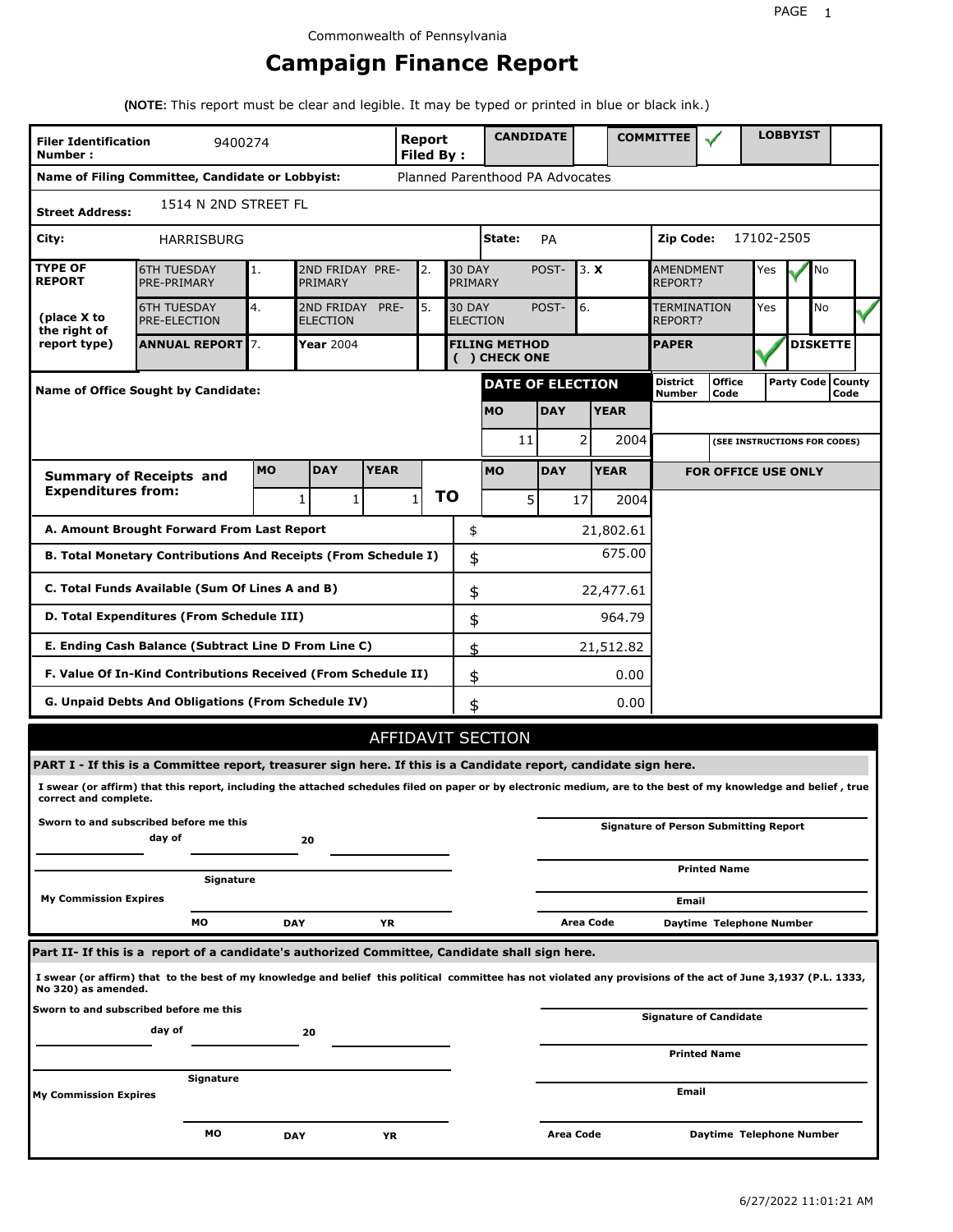# **SCHEDULE I CONTRIBUTIONS AND RECEIPTS**

**Detailed Summary Page**

| <b>Name of Filing Committee or Candidate</b>                                                                                                                                                | <b>Reporting Period</b> |     |           |  |  |  |  |  |  |
|---------------------------------------------------------------------------------------------------------------------------------------------------------------------------------------------|-------------------------|-----|-----------|--|--|--|--|--|--|
| Planned Parenthood PA Advocates                                                                                                                                                             | From:                   | To: | 5/17/2004 |  |  |  |  |  |  |
| 1. Unitemized Contributions Received - \$50.00 or Less Per Contributor                                                                                                                      |                         |     |           |  |  |  |  |  |  |
| <b>TOTAL for the Reporting Period</b>                                                                                                                                                       | (1)                     | \$  | 150.00    |  |  |  |  |  |  |
| 2. Contributions Received - \$50.01 To \$250.00 (From Part A and Part B)                                                                                                                    |                         |     |           |  |  |  |  |  |  |
| <b>Contributions Received From Political Committees (Part A)</b>                                                                                                                            |                         | \$  | 0.00      |  |  |  |  |  |  |
| All Other Contributions (Part B)                                                                                                                                                            |                         | \$  | 525.00    |  |  |  |  |  |  |
| <b>TOTAL for the Reporting Period</b>                                                                                                                                                       | (2)                     | \$  | 525.00    |  |  |  |  |  |  |
|                                                                                                                                                                                             |                         |     |           |  |  |  |  |  |  |
| 3. Contributions Received Over \$250.00 (From Part C and Part D)                                                                                                                            |                         |     |           |  |  |  |  |  |  |
| <b>Contributions Received From Political Committees (Part C)</b>                                                                                                                            |                         | \$  | 0.00      |  |  |  |  |  |  |
| All Other Contributions (Part D)                                                                                                                                                            |                         | \$  | 0.00      |  |  |  |  |  |  |
| <b>TOTAL for the Reporting Period</b>                                                                                                                                                       | (3)                     | \$  | 0.00      |  |  |  |  |  |  |
| 4. Other Receipts, Refunds, Interest Earned, Returned Checks, Etc. (From Part E)                                                                                                            |                         |     |           |  |  |  |  |  |  |
| <b>TOTAL for the Reporting Period</b>                                                                                                                                                       | (4)                     | \$  | 0.00      |  |  |  |  |  |  |
|                                                                                                                                                                                             |                         |     |           |  |  |  |  |  |  |
| Total Monetary Contributions and Receipts During this Reporting Period (Add and enter amount<br>totals from Boxes 1,2,3 and 4; also enter this amount on Page1, Report Cover Page, Item B.) |                         | \$  | 675.00    |  |  |  |  |  |  |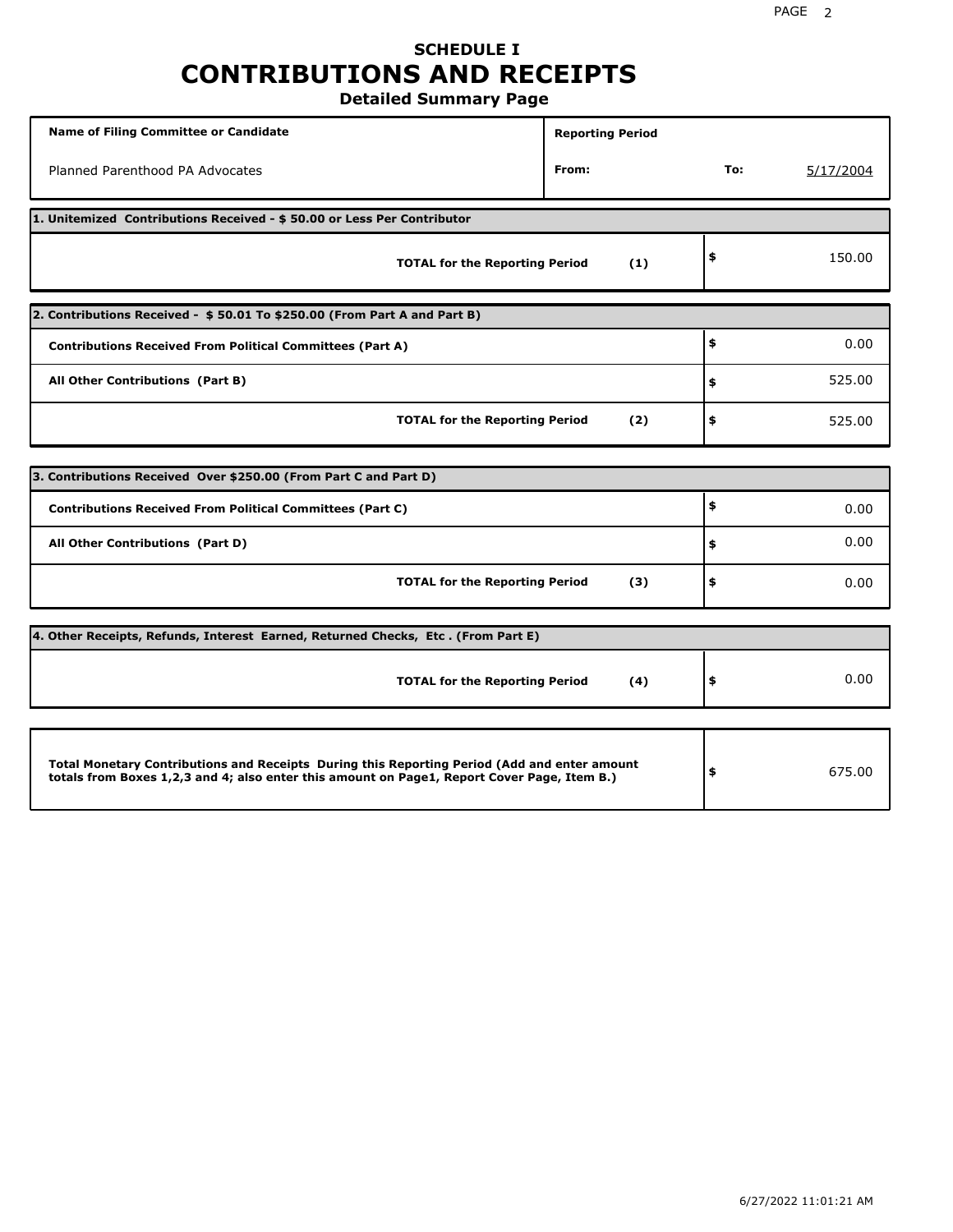PAGE 3

# **PART A CONTRIBUTIONS RECEIVED FROM POLITICAL COMMITTEES**

**\$50.01 TO \$250.00**

 **Use this Part to itemize only contributions received from political committees with an aggregate value from \$50.01 to \$250.00 in the reporting period.**

| Name of Filing Committee or Candidate      |              |                   |           | <b>Reporting Period</b> |             |    |                   |  |  |  |
|--------------------------------------------|--------------|-------------------|-----------|-------------------------|-------------|----|-------------------|--|--|--|
|                                            |              |                   | From:     |                         | To:         |    |                   |  |  |  |
|                                            |              |                   |           | <b>DATE</b>             |             |    | <b>AMOUNT</b>     |  |  |  |
| <b>Full Name of Contributing Committee</b> |              |                   | <b>MO</b> | <b>DAY</b>              | <b>YEAR</b> |    |                   |  |  |  |
| <b>Mailing Address</b>                     |              |                   |           |                         |             | \$ | 0.00              |  |  |  |
| City                                       | <b>State</b> | Zip Code (Plus 4) |           |                         |             |    |                   |  |  |  |
|                                            |              |                   |           |                         |             |    | <b>PAGE TOTAL</b> |  |  |  |
|                                            |              |                   |           |                         |             |    |                   |  |  |  |

**Enter Grand Total of Part A on Schedule I, Detailed Summary Page, Section 2.**

**\$** 0.00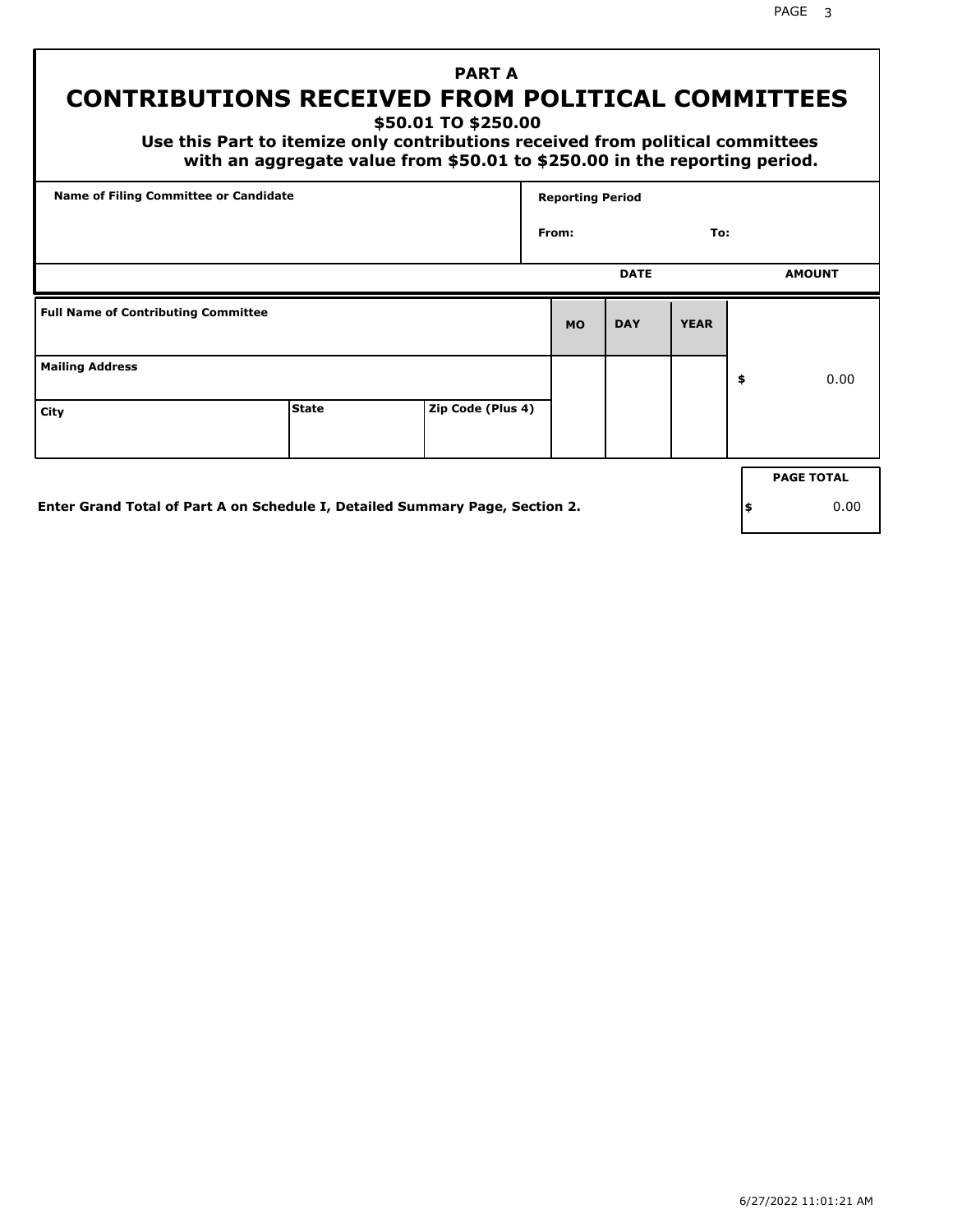| <b>PART B</b><br><b>ALL OTHER CONTRIBUTIONS</b><br>\$50.01 TO \$250.00<br>Use this Part to itemize all other contributions with an aggregate value from<br>\$50.01 to \$250.00 in the reporting period.<br>(Exclude contributions from political committees reported in Part A) |                        |                            |                         |             |             |    |                             |  |  |
|---------------------------------------------------------------------------------------------------------------------------------------------------------------------------------------------------------------------------------------------------------------------------------|------------------------|----------------------------|-------------------------|-------------|-------------|----|-----------------------------|--|--|
| <b>Name of Filing Committee or Candidate</b>                                                                                                                                                                                                                                    |                        |                            | <b>Reporting Period</b> |             |             |    |                             |  |  |
| Planned Parenthood PA Advocates                                                                                                                                                                                                                                                 |                        |                            | From:                   |             | To:         |    | 5/17/2004                   |  |  |
|                                                                                                                                                                                                                                                                                 |                        |                            |                         | <b>DATE</b> |             |    | <b>AMOUNT</b>               |  |  |
| <b>Full Name of Contributor</b><br>Larry Frankel                                                                                                                                                                                                                                |                        |                            | <b>MO</b>               | <b>DAY</b>  | <b>YEAR</b> |    |                             |  |  |
| <b>Mailing Address</b><br>2405 Lombard Street<br>City<br>Philadelphia                                                                                                                                                                                                           | 4<br>Zip Code (Plus 4) | 14                         | 2004                    | \$          | 175.00      |    |                             |  |  |
| <b>Full Name of Contributor</b><br>Emilie B. McIlvain                                                                                                                                                                                                                           |                        |                            | <b>MO</b>               | <b>DAY</b>  | <b>YEAR</b> |    |                             |  |  |
| <b>Mailing Address</b><br>363 Washington Avenue<br>City<br>Downingtown                                                                                                                                                                                                          | <b>State</b><br>PA     | Zip Code (Plus 4)<br>19335 | 4                       | 14          | 2004        | \$ | 100.00                      |  |  |
| <b>Full Name of Contributor</b><br>Alan and Yvonne Palmer                                                                                                                                                                                                                       |                        |                            | <b>MO</b>               | <b>DAY</b>  | <b>YEAR</b> |    |                             |  |  |
| <b>Mailing Address</b><br>1207 Greenway Road<br>City<br>Wilmington                                                                                                                                                                                                              | <b>State</b><br>DE     | Zip Code (Plus 4)<br>19803 | 4                       | 14          | 2004        | Ş  | 100.00                      |  |  |
| <b>Full Name of Contributor</b><br>Thomasina Chamberlain                                                                                                                                                                                                                        |                        |                            | <b>MO</b>               | <b>DAY</b>  | <b>YEAR</b> |    |                             |  |  |
| <b>Mailing Address</b><br>141 Foxgayte Lane<br>City<br>Pottstown                                                                                                                                                                                                                | <b>State</b><br>PA     | Zip Code (Plus 4)<br>19465 | $\overline{4}$          | 14          | 2004        | \$ | 150.00                      |  |  |
| Enter Grand Total of Part A on Schedule I, Detailed Summary Page, Section 2.                                                                                                                                                                                                    |                        |                            |                         |             |             | \$ | <b>PAGE TOTAL</b><br>525.00 |  |  |

**Enter Grand Total of Part A on Schedule I, Detailed Summary Page, Section 2.**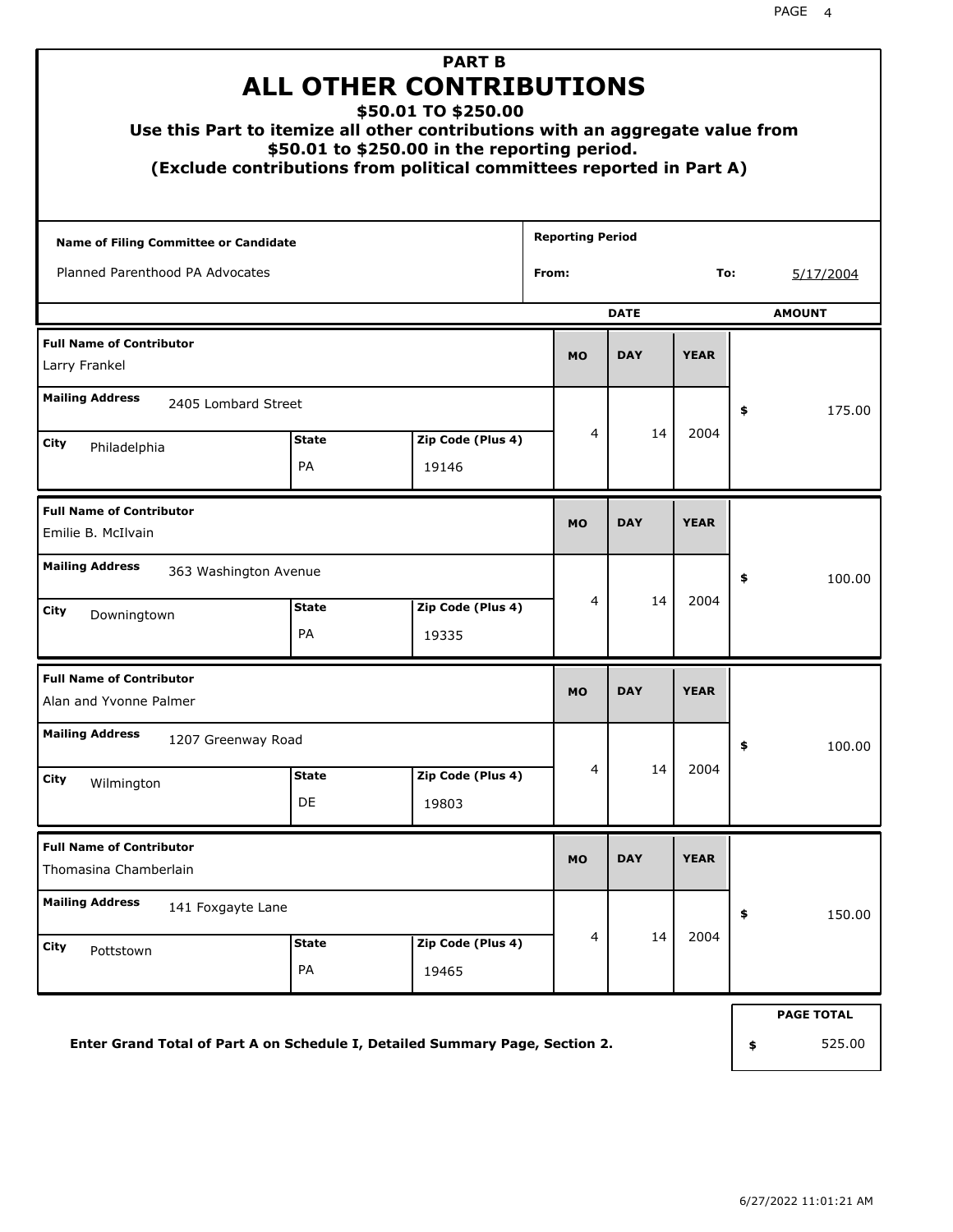# **PART C Contributions Received From Political Committees**

**OVER \$250.00**

 **Use this Part to itemize only contributions received from Political committees with an aggregate value from Over \$250.00 in the reporting period.**

| Name of Filing Committee or Candidate                                        |              |  | <b>Reporting Period</b> |             |            |             |    |                   |  |
|------------------------------------------------------------------------------|--------------|--|-------------------------|-------------|------------|-------------|----|-------------------|--|
|                                                                              |              |  | From:                   |             |            | To:         |    |                   |  |
|                                                                              |              |  |                         | <b>DATE</b> |            |             |    | <b>AMOUNT</b>     |  |
| <b>Full Name of Contributing Committee</b>                                   |              |  |                         | <b>MO</b>   | <b>DAY</b> | <b>YEAR</b> |    |                   |  |
| <b>Mailing Address</b>                                                       |              |  |                         |             |            |             | \$ | 0.00              |  |
| City                                                                         | <b>State</b> |  | Zip Code (Plus 4)       |             |            |             |    |                   |  |
|                                                                              |              |  |                         |             |            |             |    | <b>PAGE TOTAL</b> |  |
| Enter Grand Total of Part C on Schedule I, Detailed Summary Page, Section 3. |              |  |                         |             |            |             | \$ | 0.00              |  |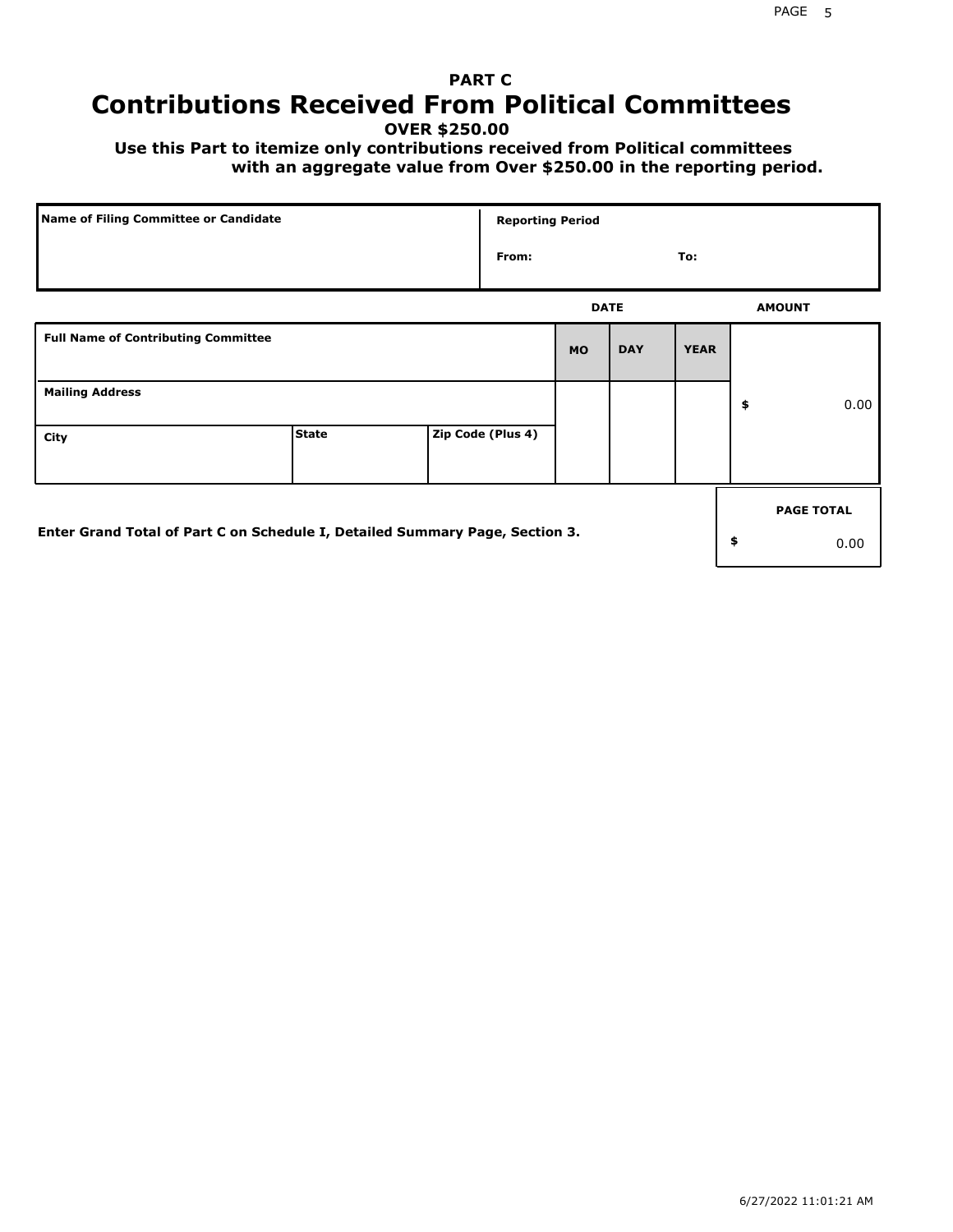# **PART D ALL OTHER CONTRIBUTIONS**

## **OVER \$250.00**

## **Use this Part to itemize all other contributions with an aggregate value of**

#### **over \$250.00 in the reporting period.**

#### **(Exclude contributions from political committees reported in Part C.)**

| Name of Filing Committee or Candidate | <b>Reporting Period</b> |               |
|---------------------------------------|-------------------------|---------------|
|                                       | From:                   | To:           |
|                                       | <b>DATE</b>             | <b>AMOUNT</b> |

| <b>Full Name of Contributor</b>                                              |              |                   | <b>MO</b>  | <b>DAY</b>   | <b>YEAR</b> |                   |                           |
|------------------------------------------------------------------------------|--------------|-------------------|------------|--------------|-------------|-------------------|---------------------------|
| <b>Mailing</b><br><b>Address</b>                                             |              |                   |            |              |             | \$                | 0.00                      |
| City                                                                         | <b>State</b> | Zip Code (Plus 4) |            |              |             |                   |                           |
| <b>Employer Name</b>                                                         |              |                   | Occupation |              |             |                   |                           |
| <b>Employer Mailing Address/Principal Place of</b><br><b>Business</b>        |              | City              |            | <b>State</b> |             | Zip Code (Plus 4) |                           |
| Enter Grand Total of Part C on Schedule I, Detailed Summary Page, Section 3. |              |                   |            |              | \$          |                   | <b>PAGE TOTAL</b><br>0.00 |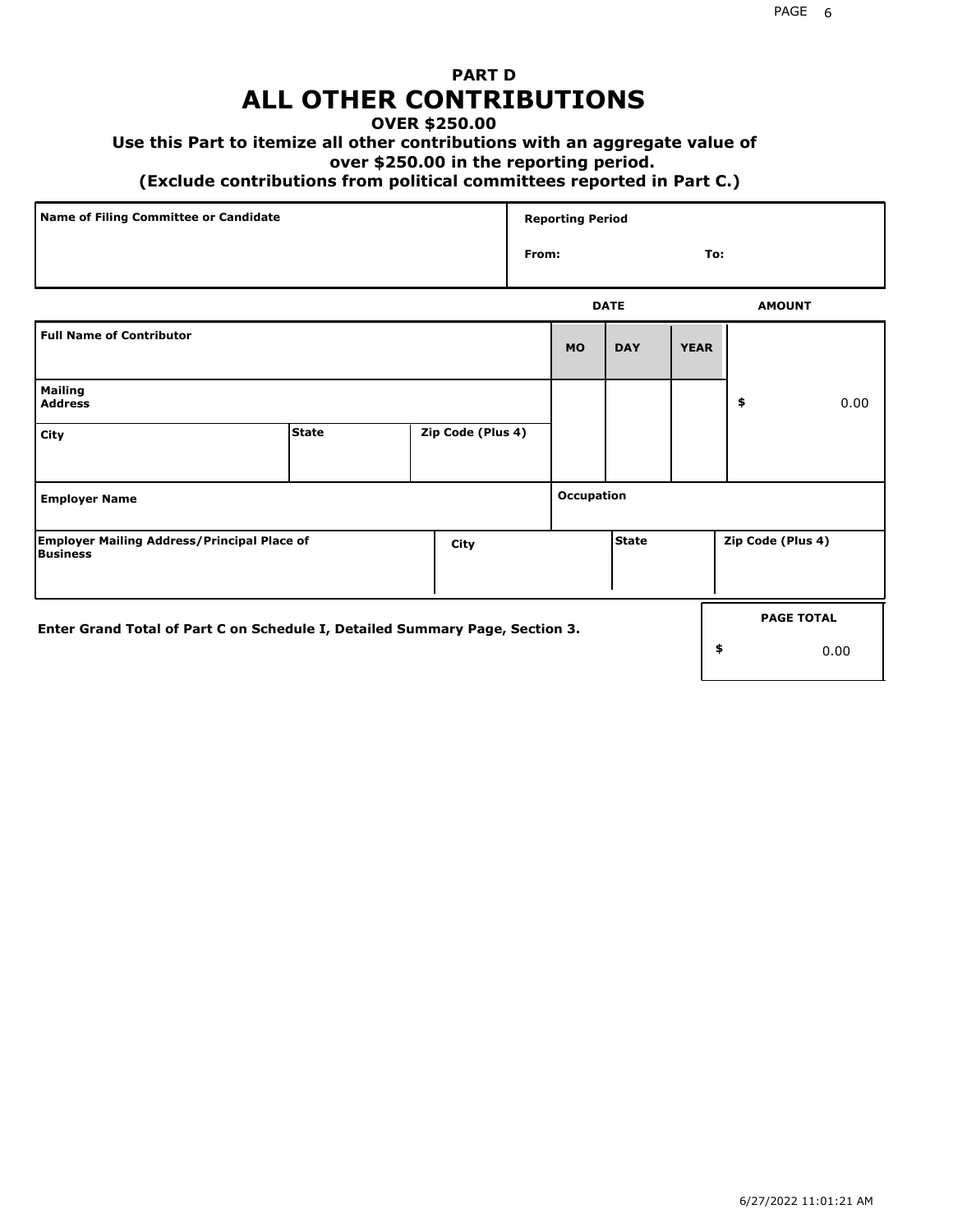# **PART E OTHER RECEIPTS**

#### **REFUNDS, INTEREST INCOME, RETURNED CHECKS, ETC.**

 **Use this Part to report refunds received, interest earned, returned checks and**

## **prior expenditures that were returned to the filer.**

| Name of Filing Committee or Candidate                                        |              |                   |       | <b>Reporting Period</b> |             |             |                   |      |
|------------------------------------------------------------------------------|--------------|-------------------|-------|-------------------------|-------------|-------------|-------------------|------|
|                                                                              |              |                   | From: |                         |             | To:         |                   |      |
|                                                                              |              |                   |       |                         | <b>DATE</b> |             | <b>AMOUNT</b>     |      |
| <b>Full Name</b>                                                             |              |                   |       | <b>MO</b>               | <b>DAY</b>  | <b>YEAR</b> |                   |      |
| <b>Mailing Address</b>                                                       |              |                   |       |                         |             |             | \$                | 0.00 |
| City                                                                         | <b>State</b> | Zip Code (Plus 4) |       |                         |             |             |                   |      |
| <b>Receipt Description</b>                                                   |              |                   |       |                         |             |             |                   |      |
| Enter Grand Total of Part E on Schedule I, Detailed Summary Page, Section 4. |              |                   |       |                         |             |             | <b>PAGE TOTAL</b> |      |
|                                                                              |              |                   |       |                         |             |             | \$                | 0.00 |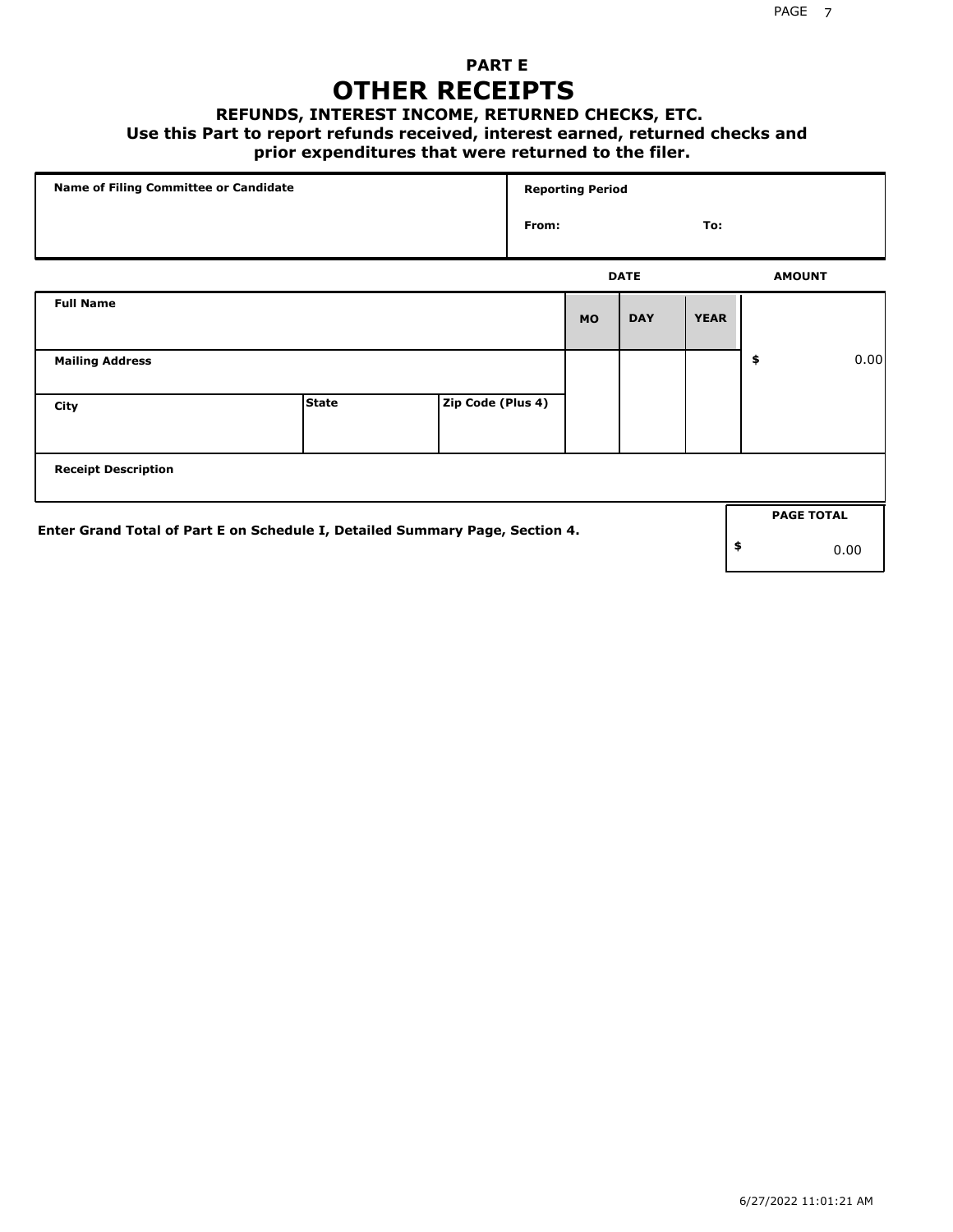### **SCHEDULE II IN-KIND CONTRIBUTIONS AND VALUABLE THINGS RECEIVED USE THIS SCHEDULE TO REPORT ALL IN-KIND CONTRIBUTIONS OF VALUABLE THINGS**

## **DURING THE REPORTING PERIOD.**

**Detailed Summary Page**

| <b>Name of Filing Committee or Candidate</b>                                                                                                                                | <b>Reporting Period</b> |     |           |
|-----------------------------------------------------------------------------------------------------------------------------------------------------------------------------|-------------------------|-----|-----------|
| Planned Parenthood PA Advocates                                                                                                                                             | From:                   | To: | 5/17/2004 |
| 1. UNITEMIZED IN-KIND CONTRIBUTIONS RECEIVED - VALUE OF \$50.00 OR LESS PER CONTRIBUTOR                                                                                     |                         |     |           |
| <b>TOTAL for the Reporting Period</b>                                                                                                                                       | (1)                     | \$  | 0.00      |
| 2. IN-KIND CONTRIBUTIONS RECEIVED - VALUE OF \$50.01 TO \$250.00 (FROM PART F)                                                                                              |                         |     |           |
| <b>TOTAL for the Reporting Period</b>                                                                                                                                       | (2)                     | \$  | 0.00      |
| 3. IN-KIND CONTRIBUTION RECIEVED - VALUE OVER \$250.00 (FROM PART G)                                                                                                        |                         |     |           |
| <b>TOTAL for the Reporting Period</b>                                                                                                                                       | (3)                     | \$  | 0.00      |
| TOTAL VALUE OF IN-KIND CONTRIBUTIONS DURING THIS REPORTING PERIOD (Add and enter<br>amount totals from Boxes 1,2, and 3; also enter on Page 1, Reports Cover Page, Item F.) |                         | \$  | 0.00      |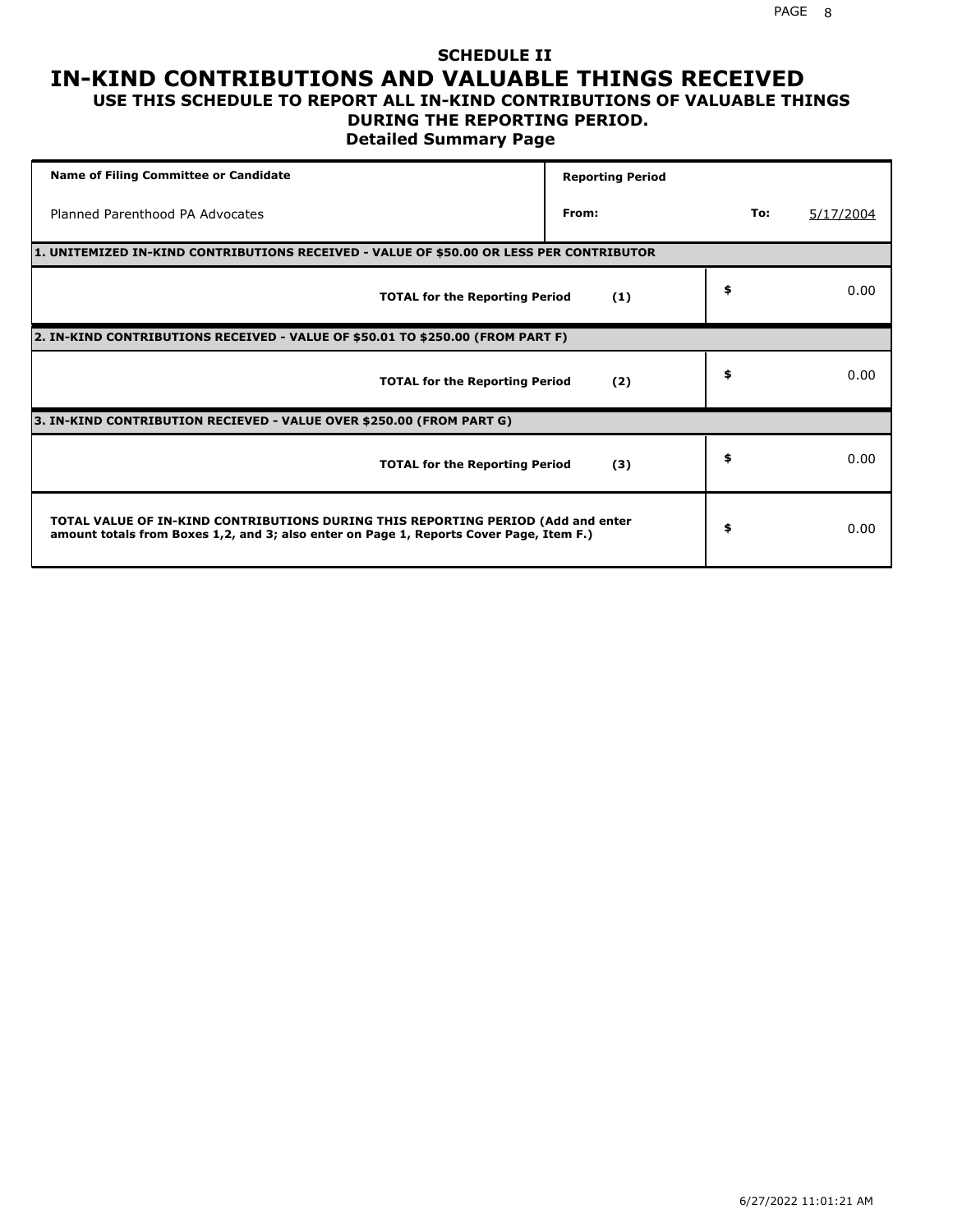# **SCHEDULE II PART F IN-KIND CONTRIBUTIONS RECEIVED**

# **VALUE OF \$50.01 TO \$250.00**

| Name of Filing Committee or Candidate                                                                         |              |                   |           | <b>Reporting Period</b> |             |                   |      |  |  |
|---------------------------------------------------------------------------------------------------------------|--------------|-------------------|-----------|-------------------------|-------------|-------------------|------|--|--|
|                                                                                                               | From:        |                   |           | To:                     |             |                   |      |  |  |
|                                                                                                               |              |                   |           | <b>DATE</b>             |             | <b>AMOUNT</b>     |      |  |  |
| <b>Full Name of Contributor</b>                                                                               |              |                   | <b>MO</b> | <b>DAY</b>              | <b>YEAR</b> |                   |      |  |  |
| <b>Mailing Address</b>                                                                                        |              |                   |           |                         |             | \$                | 0.00 |  |  |
| City                                                                                                          | <b>State</b> | Zip Code (Plus 4) |           |                         |             |                   |      |  |  |
| <b>Description of Contribution:</b>                                                                           |              |                   |           |                         |             |                   |      |  |  |
| Enter Grand Total of Part F on Schedule II, In-Kind Contributions Detailed Summary Page,<br><b>Section 2.</b> |              |                   |           |                         |             | <b>PAGE TOTAL</b> |      |  |  |
|                                                                                                               |              |                   |           |                         | \$          |                   | 0.00 |  |  |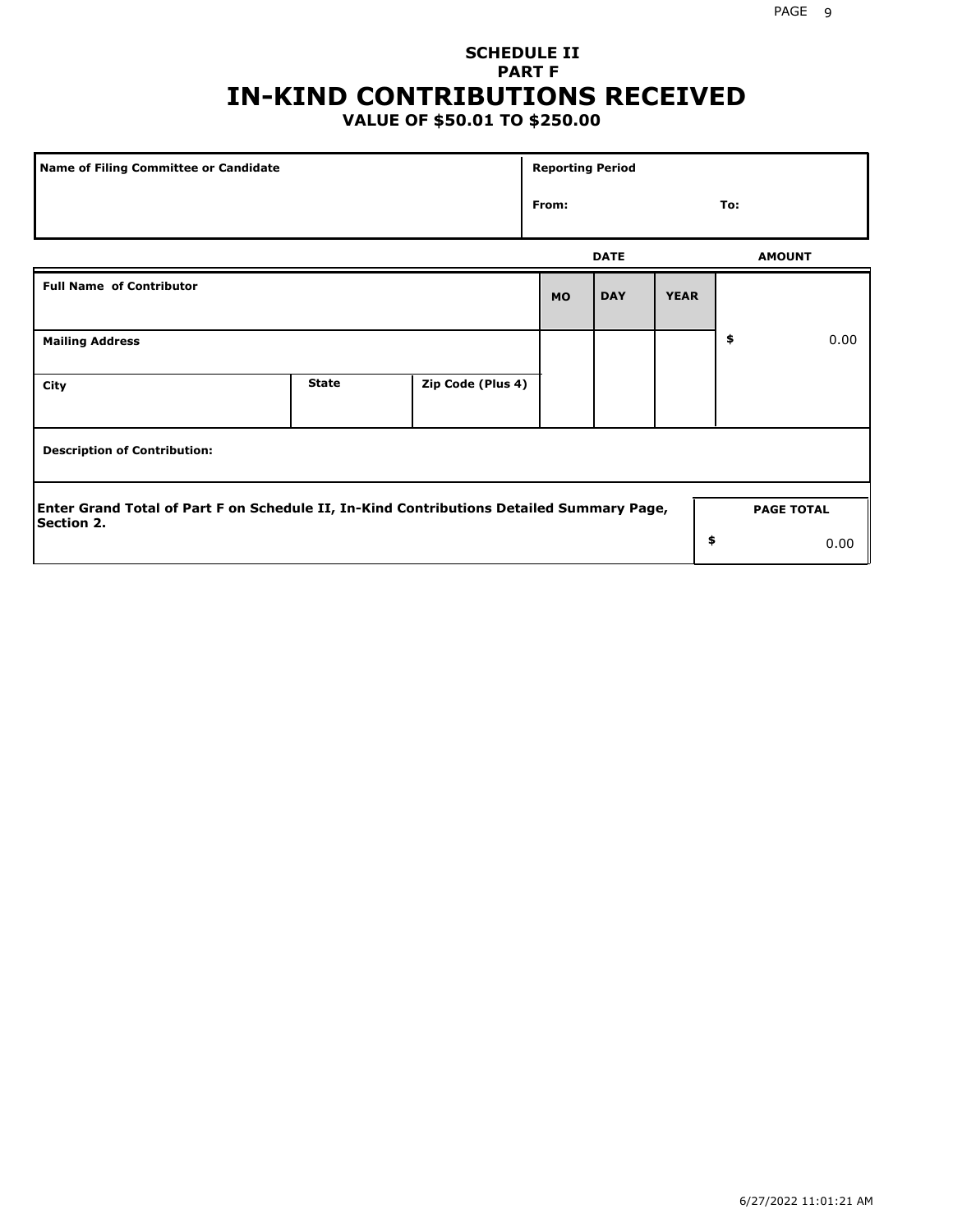## **SCHEDULE II PART G IN-KIND CONTRIBUTIONS RECEIVED VALUE OVER \$250.00**

| Name of Filing Committee or Candidate                                 |              |      |                  |              | <b>Reporting Period</b> |                                                           |             |             |    |               |
|-----------------------------------------------------------------------|--------------|------|------------------|--------------|-------------------------|-----------------------------------------------------------|-------------|-------------|----|---------------|
|                                                                       |              |      |                  |              | From:<br>To:            |                                                           |             |             |    |               |
|                                                                       |              |      |                  |              |                         |                                                           | <b>DATE</b> |             |    | <b>AMOUNT</b> |
| <b>Full Name of Contributor</b>                                       |              |      |                  |              |                         | <b>MO</b>                                                 | <b>DAY</b>  | <b>YEAR</b> |    |               |
| <b>Mailing Address</b>                                                |              |      |                  |              |                         |                                                           |             |             | \$ | 0.00          |
| <b>City</b>                                                           | <b>State</b> |      | Zip Code(Plus 4) |              |                         |                                                           |             |             |    |               |
| <b>Employer of Contributor</b>                                        |              |      |                  |              | <b>Occupation</b>       |                                                           |             |             |    |               |
| <b>Employer Mailing Address/Principal Place of</b><br><b>Business</b> |              | City |                  | <b>State</b> |                         | Zip Code(Plus<br><b>Description of Contribution</b><br>4) |             |             |    |               |

| Enter Grand Total of Part G on Schedule II, In-Kind Contributions Detailed |  | <b>PAGE TOTAL</b> |
|----------------------------------------------------------------------------|--|-------------------|
| <b>Summary Page, Section 3.</b>                                            |  | 0.00              |
|                                                                            |  |                   |